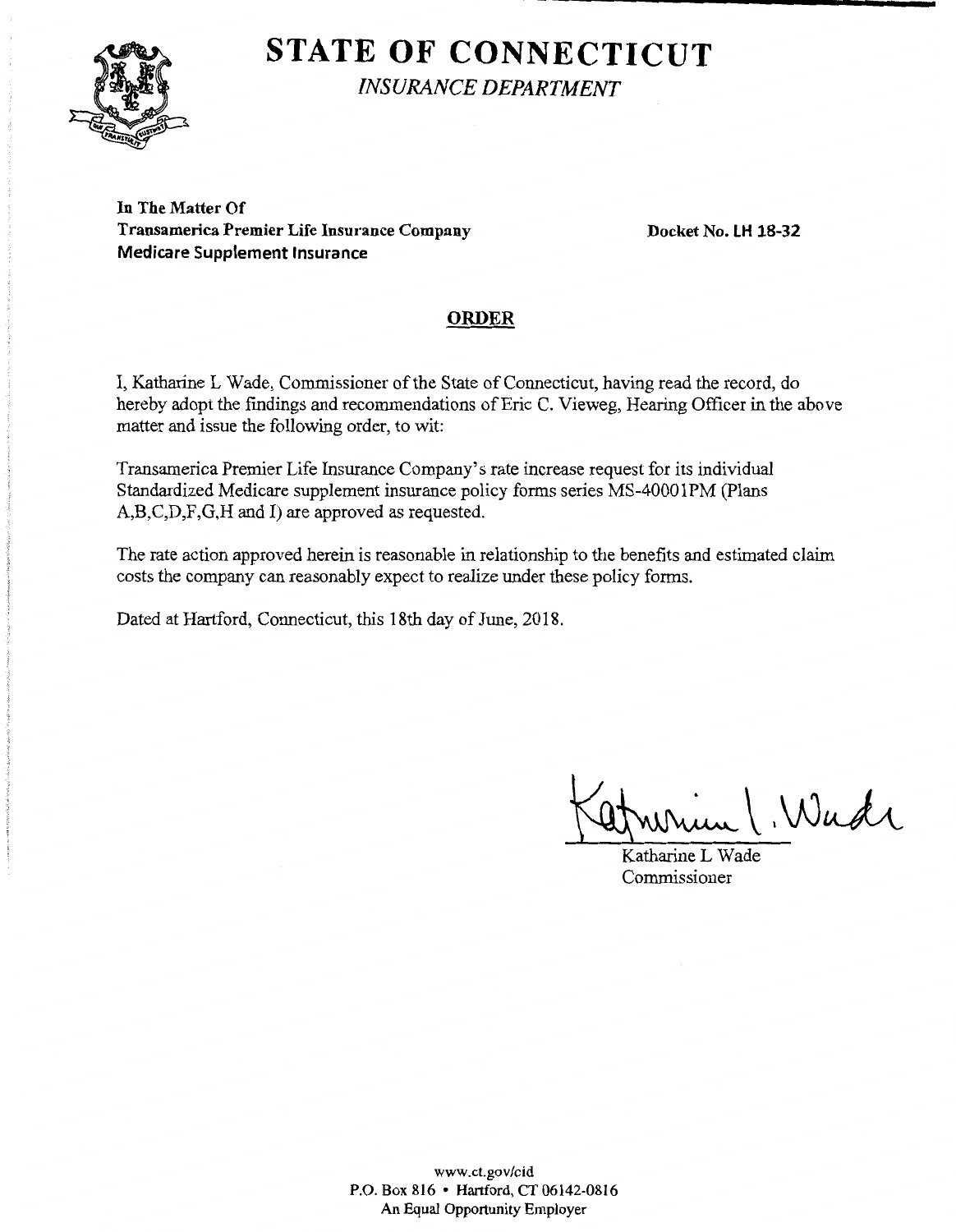

**STATE OF CONNECTICUT** 

*INSURANCE DEPARTMENT* 

**In The Matter Of Transamerica Premier Life Insurance Company Transamerica Premier Life Insurance Company Company Report No. LH 18-32 Medicare Supplement Insurance** 

#### **PROPOSED FINAL DECISION**

## **1. INTRODUCTION**

The Insurance Commissioner of the State of Connecticut is empowered to review rates charged for individual and group Medicare supplement policies sold to any resident of this State who is eligible for Medicare. The source for this regulatory authority is contained in Chapter 700c and Section 38a-495a of the Connecticut General Statutes.

After due notice, a hearing was held at the Insurance Department in Hartford, CT on Thursday June 7, 2018, to consider whether or not the rate increases requested by Transamerica Premier Life Insurance Company on its Medicare supplement insurance business should be approved.

No members from the general public attended the hearing.

No company representatives from Transamerica Premier Life Insurance Company attended the hearing.

The hearing was conducted in accordance with the requirements of Section 38a-474, Connecticut General Statutes, the Uniform Administrative Procedures Act, Chapter 54 of Section 38a-8-1 et seq. of the Regulations of Connecticut State Agencies.

A Medicare supplement policy is a private health insurance policy sold on an individual or group basis, which provides benefits that are additional to the benefits provided by Medicare. For many years Medicare supplement policies have been highly regulated under both state and federal law to protect the interests of persons eligible for Medicare who depend on these policies to provide additional coverage for the costs of health care.

Effective December 1, 2005, Connecticut amended its program of standardized Medicare supplement policies in accordance with Section 38a-496a of the Connecticut General Statutes, and Sections 38a-495a-1 through 38a-495a-21 of the Regulations of Connecticut Agencies. This program, which conforms to federal requirements, provides a "core" package of benefits known as Plan A. Insurers may also offer any one or more of eleven other plans (Plans B through N).

Effective January 1, 2006, in accordance with Section 38a-495c of the Connecticut General Statutes (as amended by Public Act 05-20) premiums for all Medicare supplement policies in the state must use community rating. Rates for Plans A through N must be computed without regard to age, gender, previous claims history or the medical condition of any person covered by a Medicare supplement policy or certificate.

> www.ct.gov/cid P.O. Box 816 • Hartford, CT 06142-0816 An Equal Opportunity Employer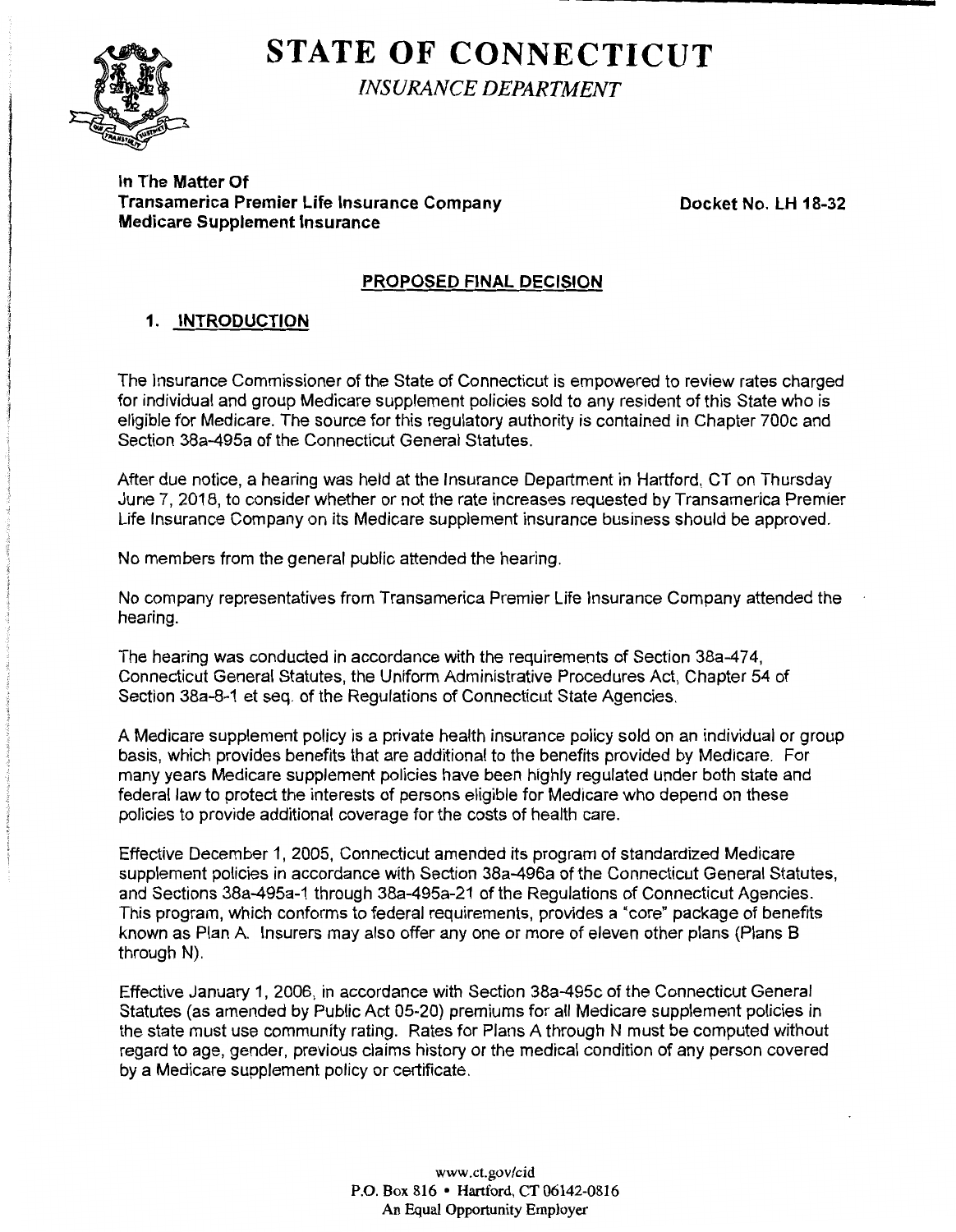The statute provides that coverage under Plans A through N may not be denied on the basis of age, gender, previous claims history or the medical condition of any covered person. Insurers may exclude benefits for losses incurred within six months from the effective date of coverage based on a pre-existing condition.

Effective October 1, 1998, carriers that offer Plan B or Plan C must make these plans as well as Plan A, available to all persons eligible for Medicare by reason of disability.

Insurers must also make the necessary arrangements to receive notice of all claims paid by Medicare for their insureds so that supplement benefits can be computed and paid without requiring insureds to file claim forms for such benefits. This process of direct notice and automatic claims payment is commonly referred to as "piggybacking" or "crossover".

Sections 38a-495 and 38a-522 of the Connecticut General Statutes, and Section 38a-495a-10 of the Regulations of Connecticut Agencies, state that individual and group Medicare supplement policies must have anticipated loss ratios of 65% and 75%, respectively. Under Sections 38a-495-7 and 38a-495a-10 of the Regulations of Connecticut Agencies, filings for rate increases must demonstrate that actual and expected losses in relation to premiums meet these standards, and anticipated loss ratios for the entire future period for which the requested premiums are calculated to provide coverage must be expected to equal or exceed the appropriate loss ratio standard.

Section 38a-473 of the Connecticut General Statutes provides that no insurer may incorporate in its rates for Medicare supplement policies factors for expenses that exceed 150% of the average expense ratio for that insurer's entire written premium for all lines of health insurance for the previous calendar year.

### II. **FINDING OF FACT**

After reviewing the exhibits entered into the record of this proceeding, and utilizing the experience, technical competence and specialized knowledge of the Insurance Department, the undersigned makes the following findings of fact:

1. Transamerica Premier Life Insurance Company has requested the following rate increase on its individual standardized Medicare supplement policy forms MS40001PM- C, D, F, G, and H w/o Rx:

| Increase |
|----------|
| 2.5%     |
| 2.5%     |
| 2.5%     |
| 3.5%     |
| 2.5%     |
| 2.5%     |
| 2.5%     |
| 2.5%     |
|          |

2. The following are the number of in-force policies, by Plan, as of 12/31/17, for Connecticut and on a nationwide basis: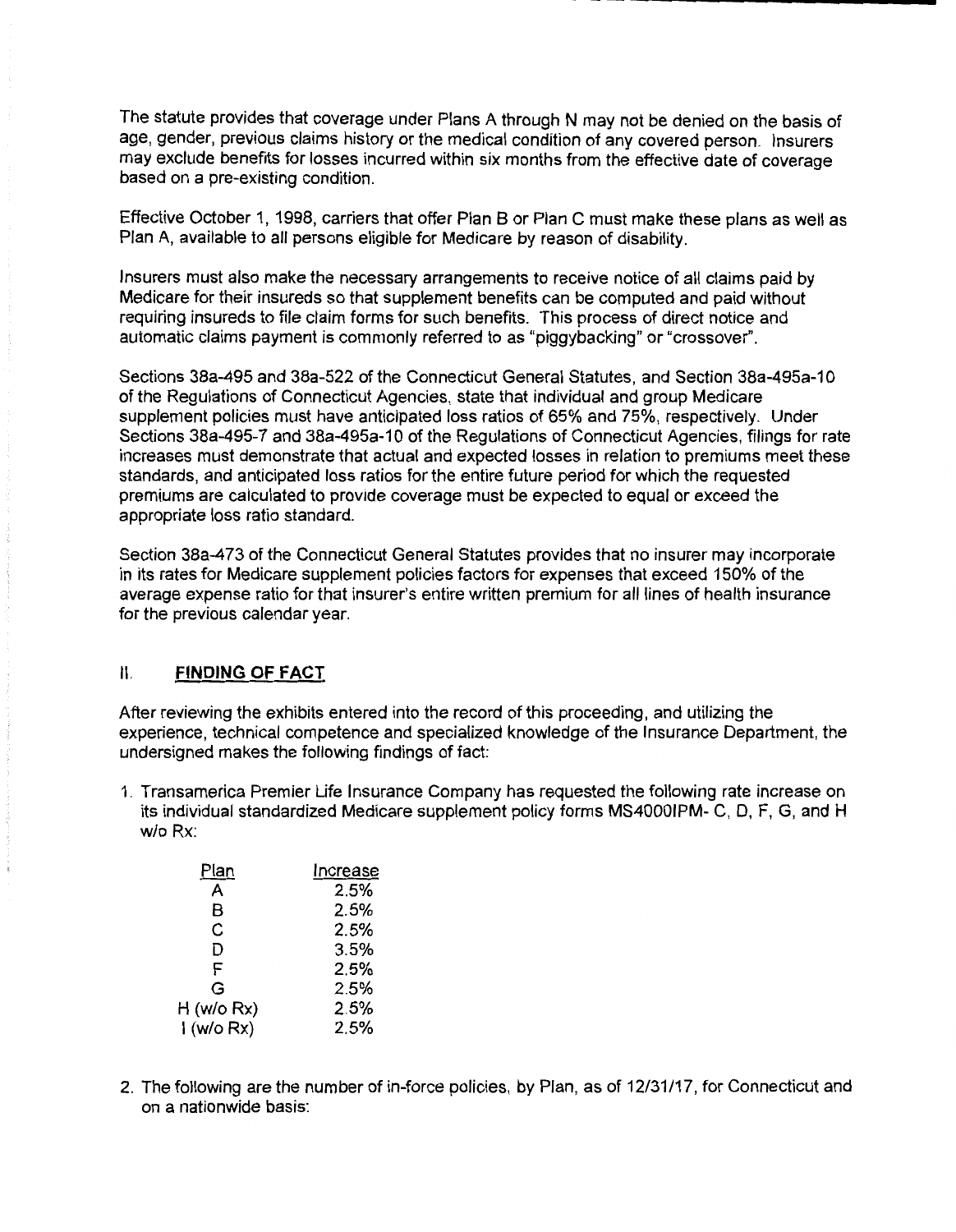| Plan     | Connecticut | Nationwide |
|----------|-------------|------------|
| A        |             | 56         |
| в        |             | 11         |
| C        | 10          | 97         |
| D        | 2           | 13         |
| F        |             | 92         |
| G        |             | 14         |
| H w/ Rx  |             | 6          |
| H w/o Rx | 1           | 13         |
| l w/ Rx  |             | 12         |
| i w/o Rx |             | 39         |
| Total    | 19          | 266        |

3. The following are the last increases approved for each of the Plans:

| Plan     | Increase | Date   |
|----------|----------|--------|
| A        | 4.5%     | 7/3/17 |
| в        | 4.5%     | 7/3/17 |
| С        | 4.5%     | 7/3/17 |
| D        | 4.5%     | 7/3/17 |
| F        | 4.5%     | 7/3/17 |
| G        | 4.5%     | 7/3/17 |
| H w/ Rx  | 4.5%     | 7/3/17 |
| H w/o Rx | 4.5%     | 7/3/17 |
| I w/ Rx  | 4.5%     | 7/3/17 |
| I w/o Rx | 4.5%     | 7/3/17 |
|          |          |        |

- 4. These forms were mass marketed. This block of business is closed.
- 5. The proposed rates are expected to satisfy the Connecticut statutory loss ratio of 65% required of individual Medicare supplement forms.
- 6. Transamerica Premier Life certified that their expense factors are in compliance with section 38a-473, C.G.S.
- 7. Transamerica Premier Life has conformed to subsection (e) of section 38a-495c, C.G.S. regarding the automatic claims processing requirement.
- 8. The combined loss ratio for all Plans on a nationwide basis is 69.3% for 2016, 62.7% for 2017 and 93.9% from inception-to-date.
- 9. Connecticut specific experience is not credible.
- 10. Transamerica Premier Life Insurance Company's 2018 Medicare supplement rate filing proposal is in compliance with the requirements of regulation 38a-474 as it applies to the contents of the rate submission as well as the actuarial memorandum.